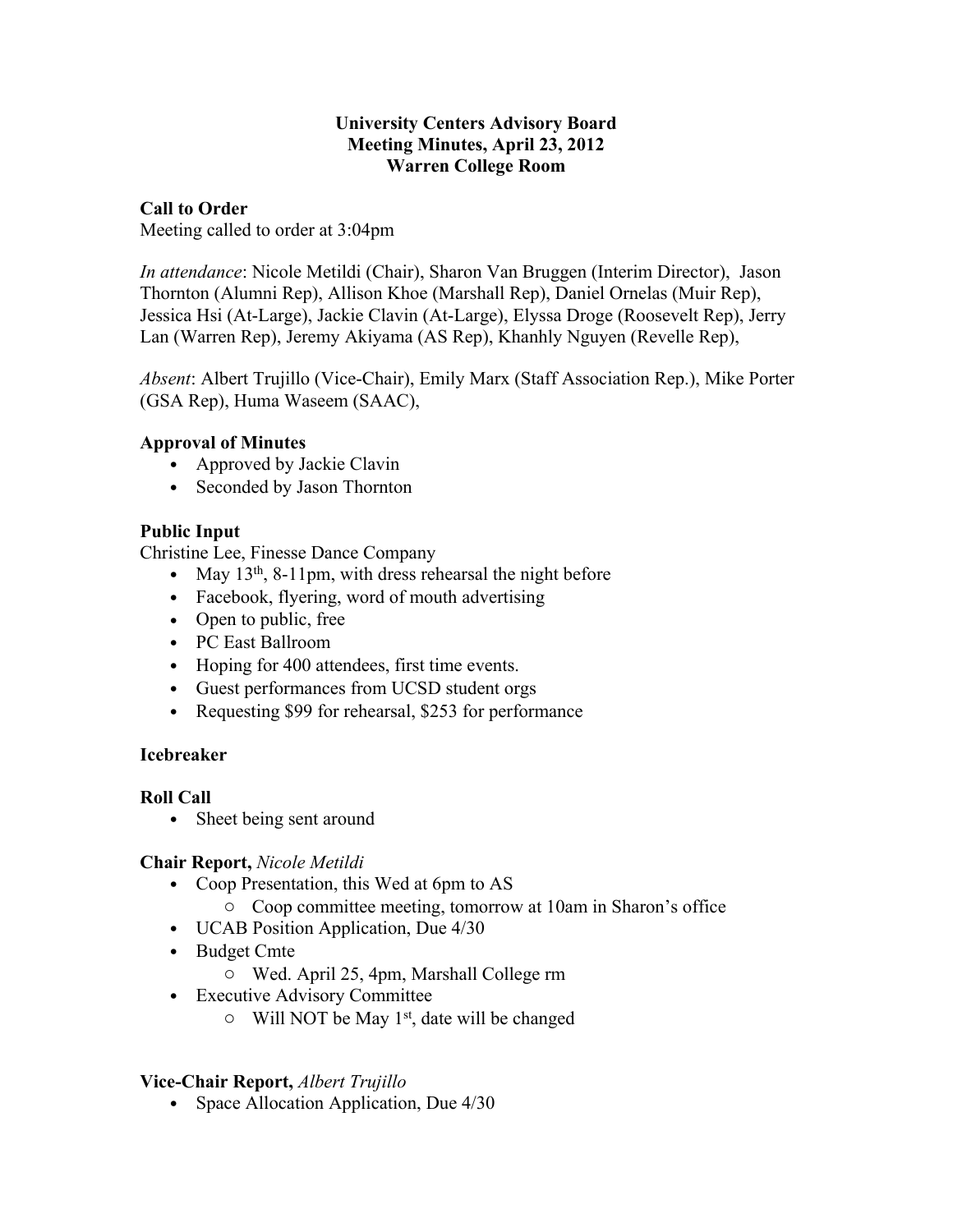- o Alert orgs, colleges to request or renew space
- o 65 applications as of now
- College Room Name Displays
	- o Reps go to back to colleges to interact with Deans

## **Interim Director Report,** *Sharon VanBruggen*

- Retail Update
	- **o** Espresso Roma lease is up, this is a good time for UCAB to consider coffee options that might benefit the budget.
	- **o** Is UCAB interested in exploring **Starbucks**? Ask Starbucks to come in around 7th week to present
	- **o** Call-in to UC<sup>Irvine</sup> and UC<sup>Davis</sup> to look into profit
	- **o** Question for the Budget Committee, and ask councils for feedback
- Trees Crafts Center/Student Center
	- **o** 99 trees around and in Craft Center
	- **o** Trees are growing into the building, shifting roof and foundation
	- **o** Eucalyptus trees are prone to disease, hazard of falling over
	- **o** 56 trees need to be removed, 43 need to be trimmed or reduced
	- **o** \$65,000 if done all in one shot, will be more if done over increments
	- **o** Will environmental groups have issues with this? That's possible, but the trees indicated for removal are diseased or pose serious threat to property and/or people.

#### **Member Reports**

#### **New Business**

- Tech Fee Balance: \$4,228
- Tech Fee Subsidies
- Finesse Dance Company
	- o May 12th Rehearsal: off-hours, open to all students, actively marketed, UCSD performers, free admission, have not sought funding elsewhere.
		- Requested \$99

Jeremy Akiyama moved to fund \$75 based on tech fee subside merits

Jessica Hsi seconded

o May 13th Performance: off-hours, open to all students, actively marketed, UCSD performers, free admission, have sought funding elsewhere

Requesting \$253 Elyssa moved to fund \$253

Daniel Ornelas seconded

o Jessica Hsi objects funding only \$75 for rehearsal, should fund \$99 because criteria review for actual performance suggests UCAB would have funded more than requested, therefore, why not fund their other request in full.

8 voted in favor of funding \$99 2 abstained